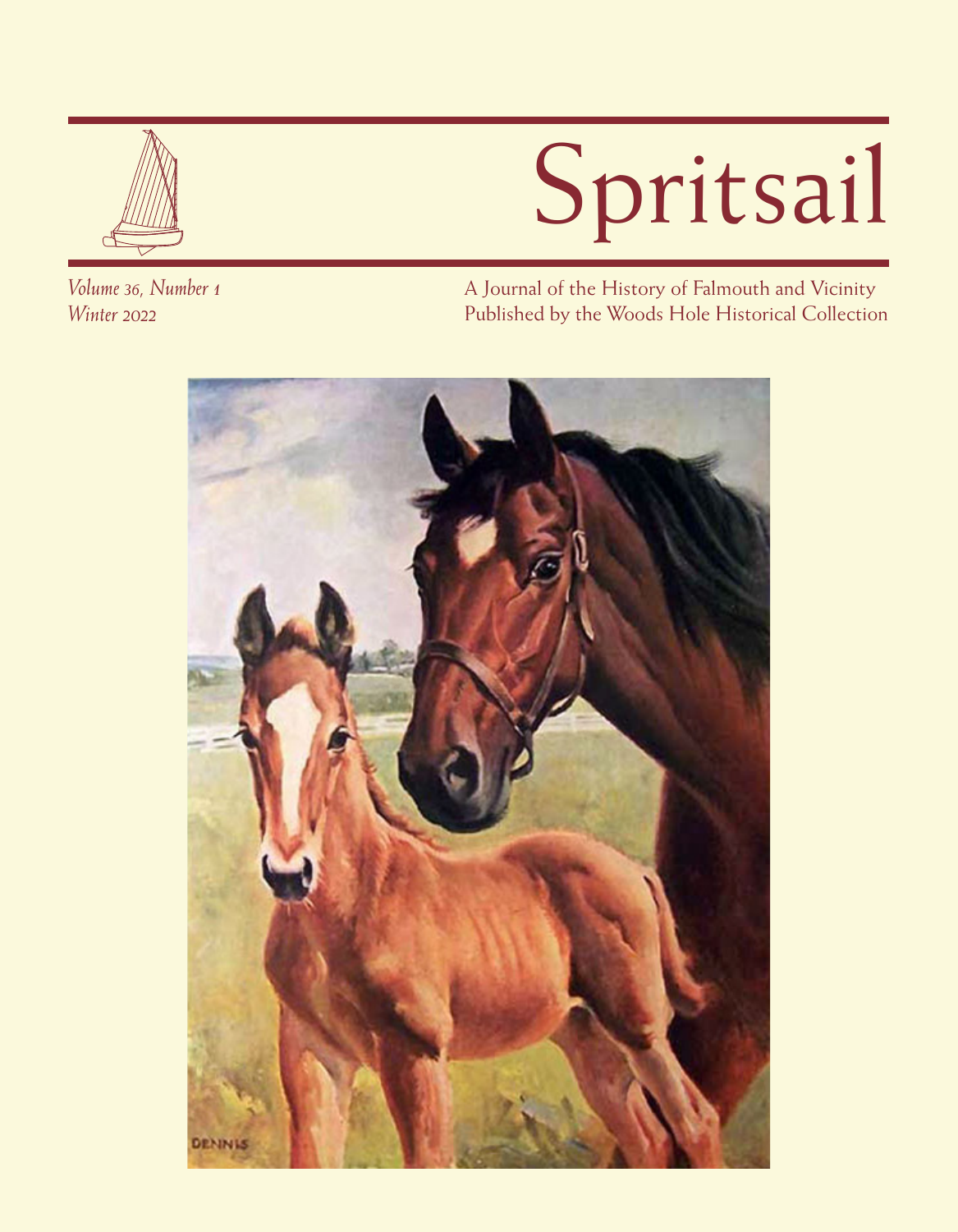Published by Woods Hole Historical Collection 579 Woods Hole Road Woods Hole, MA 02543

*Editors* Olivann Hobbie Leonard Miele

*Editorial Board* Mary Fran Buckley Janet Gardner Kathy Lanson Jane A. McLaughlin

*Design & Layout* Beth Ready Liles

Contributions to *Spritsail* are welcome. Typed manuscripts and letters should be sent to: *Spritsail* P.O. Box 185 Woods Hole, Massachusetts 02543

Website: www.woodsholemuseum.org

*ISSN 0893-4541*

#### **Woods Hole Historical Collection & Museum Steering Committee**

*A Division of the Woods Hole Public Library*

*Chairman Executive Director*

Christopher Polloni Colleen Hurter

*Treasurer*

*Steering Committee* 11 AM – 3 PM Becky Sue Epstein Beth Ready Liles Charlotte Emans Moore Maureen Nolan Martha Speirs Chuck Verbeck

*Woods Hole Public Library Board of Trustees Representatives* Rob Blomberg Vicky Cullen

Laura M. Reckford Deborah Griffin Scanlon

*Vice Chairman Archivist & Assistant Director*

*Secretary* Archives open Tuesday & Kathy Denham Thursday, 9 AM – 1 PM and by appointment, year-round

Don Aukamp Exhibits open June – October Tuesday – Saturday

Jacob Fricke Small Boat Restoration Program Robert Leary Saturdays, 9 AM – Noon

**On the Front Cover:** This illustration of Bloodroot and foal was painted by Wesley Dennis and appeared in *Esquire Magazine* in 1941. Courtesy Abby Beall of wesleydennis.com

**On the Back Cover:** George Moses published *Slightly Salty: Columns of Old and New Cape Cod* in 1960. This book is a compilation of his witty and perceptive newspaper columns.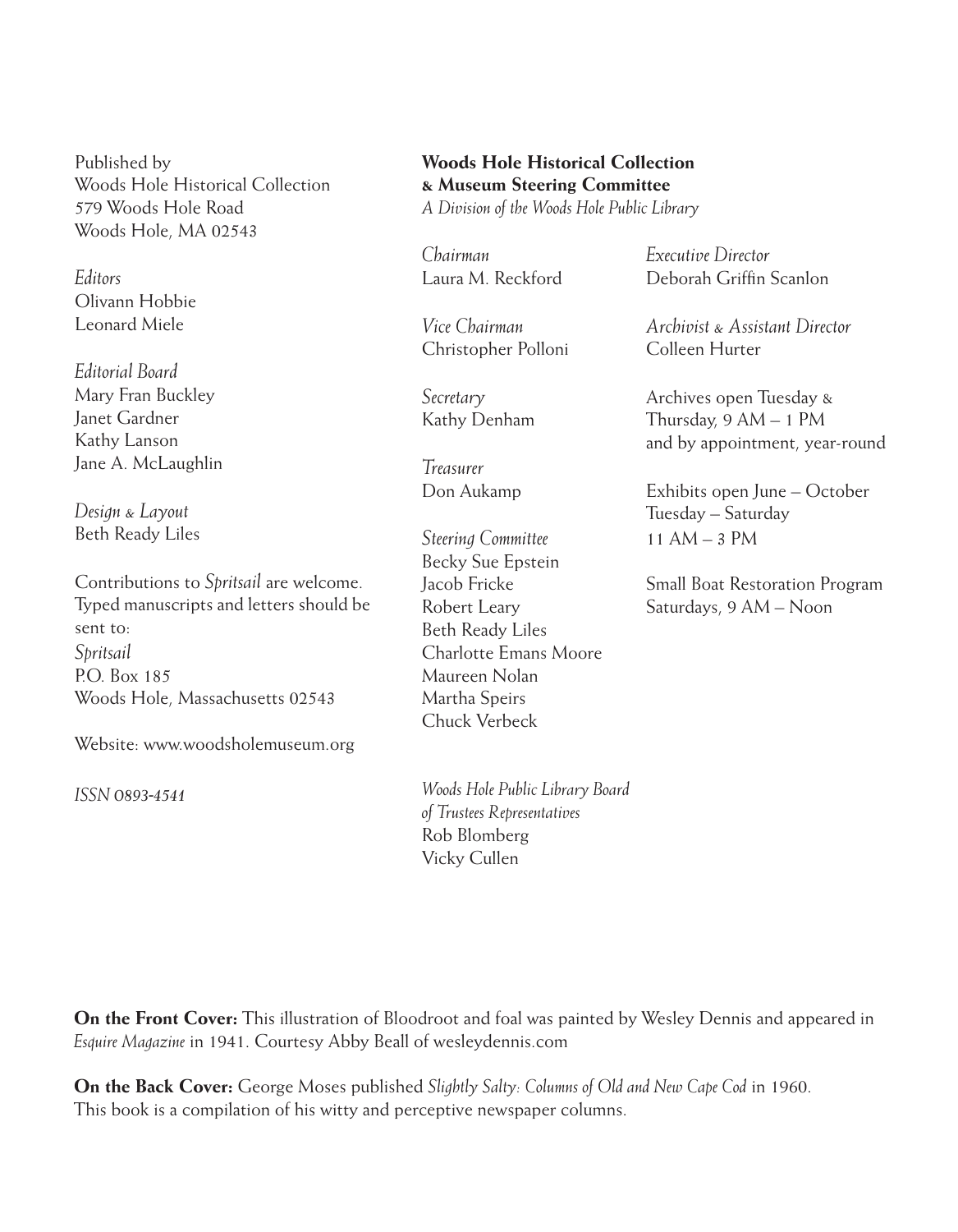## **Contents**

| From the Editors                                                                      | $\mathfrak{D}$ |
|---------------------------------------------------------------------------------------|----------------|
| <b>Renowned Illustrator Wesley Dennis</b><br>By Linda Collins                         | 3              |
| George L. Moses: Journalist, Educator, Community Leader<br>By Deborah Griffin Scanlon |                |
| From the Archives: Tarpaulin Cove<br>By Deborah Griffin Scanlon and Colleen Hurter    | 14             |



The spritsail is a small boat rig of respectable antiquity used around the world. Its name comes from the sprit, a spar comparable to a gaff, but attached must lower on the mast. The sprit crosses diagonally to the uppermost corner of the sail, which it extends and elevates. The Woods Hole Spritsail Boat was originally used for fishing and later became popular among local and summer residents for racing and sailing. —Mary Lou Smith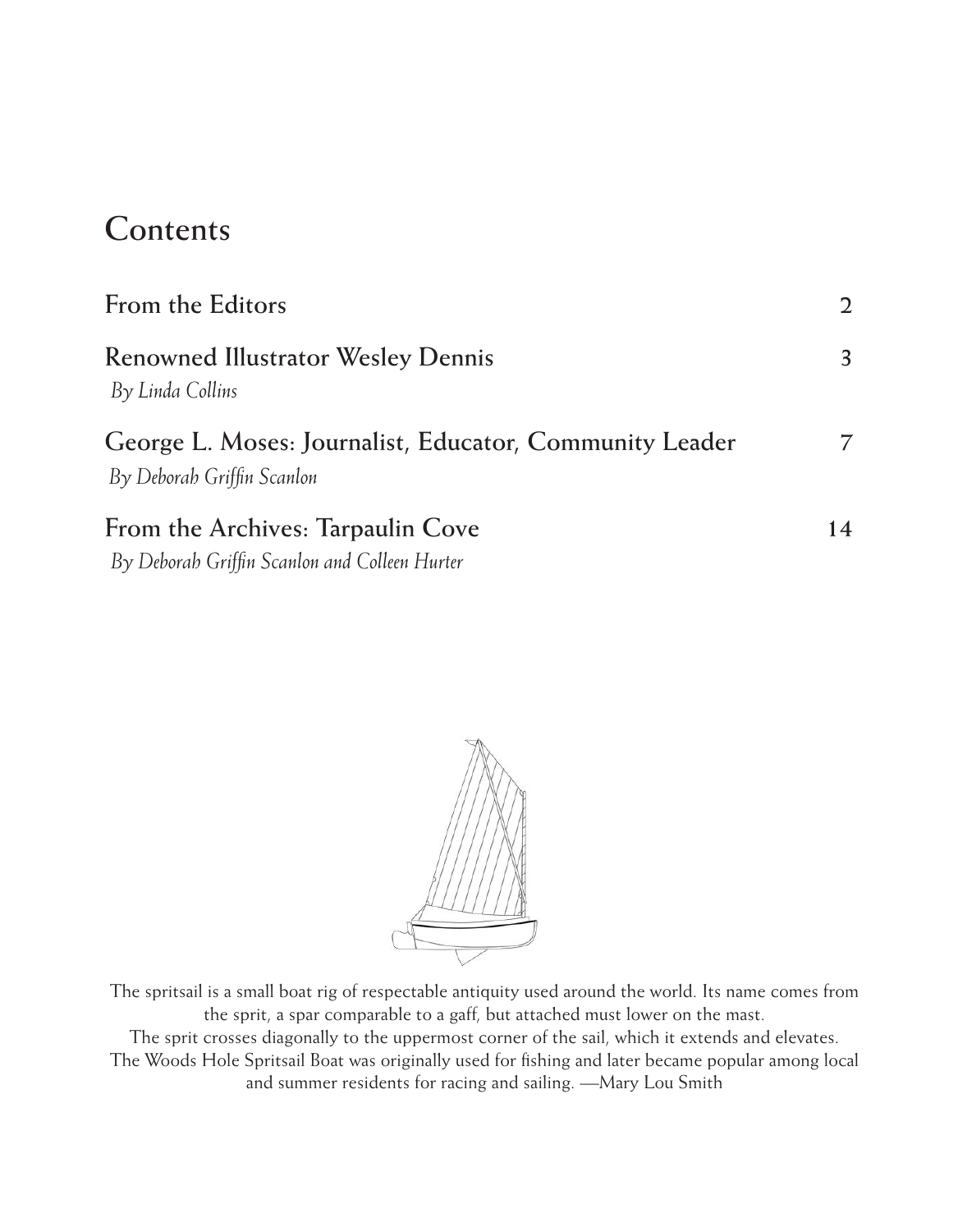## **From the Editors**

This winter issue of *Spritsail* features the brief biographies of two prominent men who lived on Davisville Road in East Falmouth. Consequently, the houses they lived in were next to each other: Wesley Dennis lived at number 452 from 1907 and George L. Moses built and lived at nunber 364 begining in 1953.

Linda Collins has written an enlightening essay about Wesley Dennis, an internationally known illustrator who became famous illustrating the children's books of Marguerite Henry and John Steinbeck. Ms. Collins discusses his early childhood adventures with friends living in the lower Davisville neighborhood as well as his successful career as a major equine illustrator.

Deborah Scanlon describes George L. Moses as one of her early mentors. He was a respected journalism teacher at Lawrence High School in Falmouth and a popular journalist on Cape Cod. He was also a visible community leader, serving the town of Falmouth as Town Moderator for 20 years. Ms. Scanlon recalls his wisdom and good humor as a student in his journalism class and from her interviews with him later in life.

"From the Archives: Tarpaulin Cove" is an essay written by Deborah Griffin Scanlon and Colleen Hurter that first appeared in *The Dispatch* in 2020, an in-house publication of the Woods Hole Historical Museum. Tarpaulin Cove is located on Naushon Island, just off the coast of Woods Hole, MA and was visited by such notables as the infamous Cap'n Kidd, John Paul Jones, and Franklin Delano Roosevelt. Wonderful historic photos are a highlight of the essay.



Tarpaulin Cove as preserved by its current owners. Courtesy Woods Hole Historical Museum.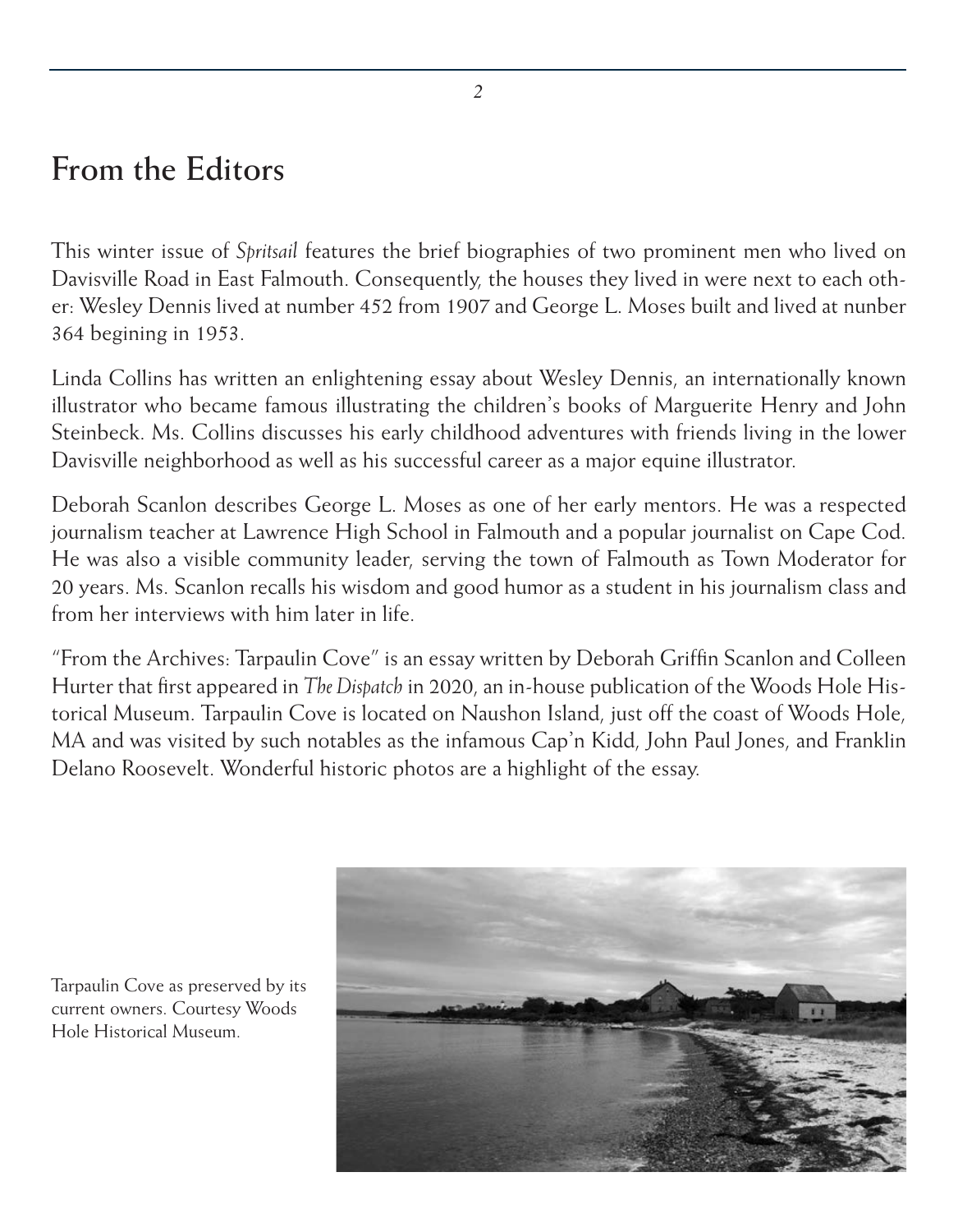## **Renowned Illustrator Wesley Dennis**

#### *By Linda Collins*

Falmouth has been home to many talented people over the years. Wesley Dennis was an illustrator who became famous when he partnered with children's novelist Marguerite Henry on her *Misty of Chincoteague* series. Wesley had a life-long appreciation of horses and an ability to draw them from memory.



*Wesley Dennis at his drawing board. Courtesy Abby Beall.*

Dennis was born in Boston on May 16, 1903, and moved to Falmouth in 1907 when his family bought a small farm at the end of Davisville Road. Dennis grew up on the farm and attended Falmouth schools. The family maintained a house in the city, where his father worked at the *Boston Globe* for over forty years, traveling

to Falmouth by train on the weekends. Wesley hitched up their horse, Tony, to pick his father up at the station.

He loved hunting and fishing and anything outdoors. For many years afterwards he recalled a wonderful day of hunting from a blind on Green Pond with his friend Shelley Pierce. He and Shelley shot down four brant when the older more seasoned hunters in the same area were not able to do so.

Dennis was a huge fan of fireworks and once said, "There were never enough Fourth-of -Julys to suit me." While there is no mention in the *Falmouth Enterprise* of a town fireworks display at the Heights, private displays were popular. Local businesses would advertise the limited availability of fireworks at certain times of the year. *The Book of Falmouth* mentions a time when "Wesley Dennis had his whole collection of fireworks go off at once, sending everyone scurrying for cover."

In the fall of 1918, the influenza arrived in Massachusetts. As in 2020, statewide quarantines both stranded people on the Cape and drove people to the Cape looking for a safe haven. At age fifteen, Dennis came down with the flu, but he was treated by Dr. L.C. Jones and fortunately was able to make a full recovery.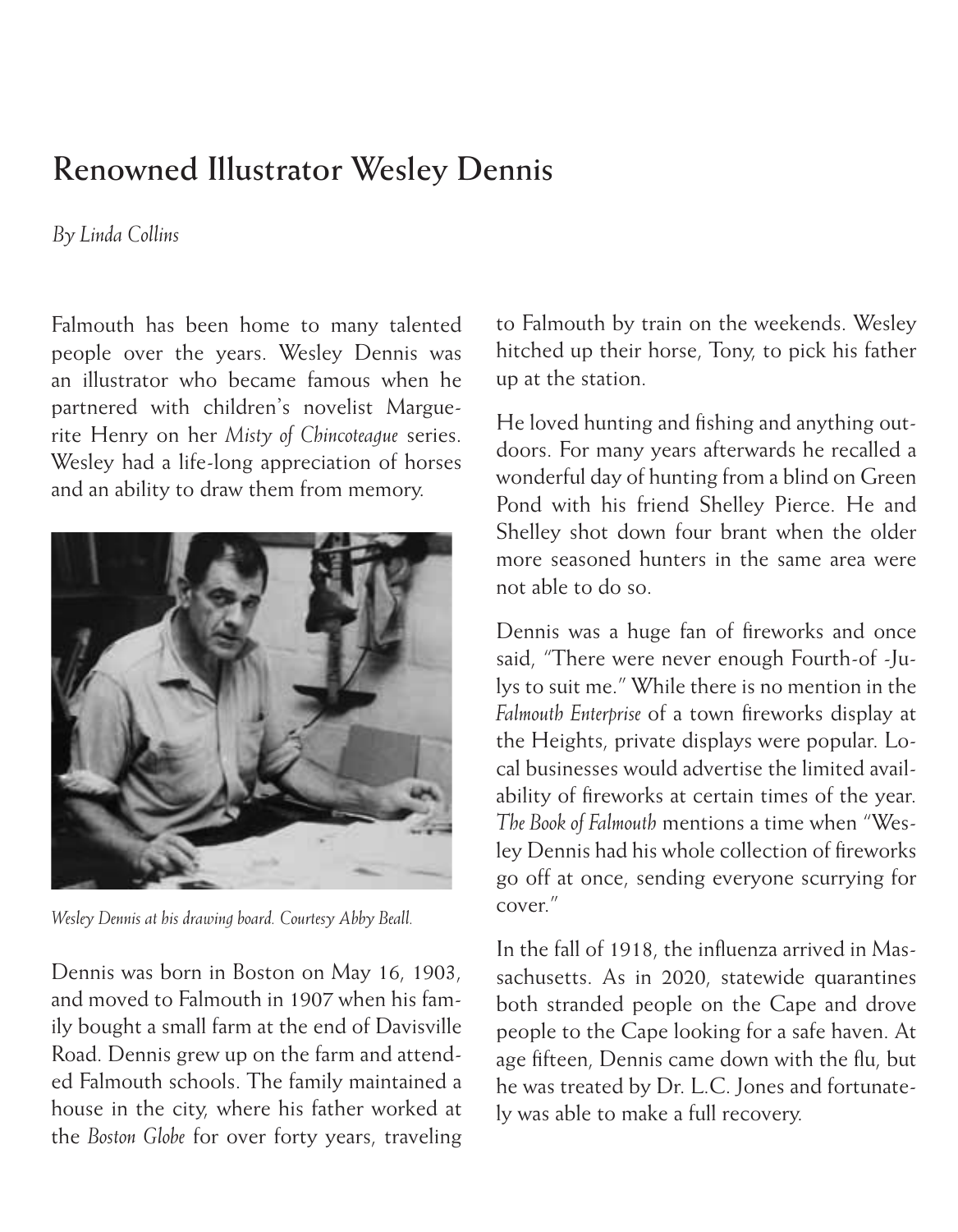The Dennis home was located next door to Andrew Lovell's Ten Acre Farm. Wesley and Hollis Lovell were the best of friends and got into a lot of mischief together. Dennis tells the story of when they were caught getting into trouble at school. As it was during World War I, they were made to stand at attention with wooden rifles guarding the front doors as the other students boarded the buses for home. He said the far greater punishment was having to walk from the Lawrence High School to his home in Davisville. As teenagers, they worked together at the Ten Acre Store on Main Street in Falmouth selling fruits, vegetables and ice cream. At the passing of his father, Hollis Lovell became the proprietor of the Ten Acre Store.

Wesley Dennis's love of. horses led him to bring the game of polo to the Cape. In the early 30s, he proposed establishing a polo field in Falmouth. After seeing a newsreel of the sport, he had become enamored. He imagined summer residents bringing their polo ponies and housing them in stables provided by the town. The Coonamessett Polo Grounds were established the following year on land off Ranch Road. Playing against the Coonamessett Team were other Cape Teams including Green Acres, Tower Hill and Buzzards Bay. It wasn't until 1973 that the US Polo Association officially allowed women to play, but a *Falmouth Enterprise* article notes an Alice Dupont playing all four chukkers for the Buzzards Bay Team in 1936. In 1939 the Newport Polo Team came to the Coonamessett Polo Grounds and beat the home team seven to four.

While his mother encouraged him to take a job as the Assistant Postmaster, Wesley and his brother Morgan both made their living as illustrators, Morgan specializing in dogs and Wesley in horses. Wesley studied illustration in Boston at the New School of Design. He worked for a while doing fashion sketches for both Filenes and Jordan Marsh. These were not his favorite years, and he is quoted as saying he hoped God would not include them when totaling up the span of his life. Dennis also traveled to Paris to study drawing with Lowes Dalbiac Luard, a British artist who had been a student at the Slate School of Fine Art in London.

Returning to Boston, Dennis continued his study of the anatomy of the horse by sketching horses at Suffolk Downs, which opened in 1935. He developed a reputation for producing fine portraits of thoroughbred racehorses and traveled across the country from Suffolk Downs to Hialeah in Florida and on to Santa Anita in California. He attended the Kentucky Derby and other large races, doing portraits of prized racehorses. Besides the formal portraits, he would rise early in the morning to do sketches of all the activities on the backside of the tracks where the horses were trained.

In late 1937, Dennis was staying with his brother in New York while working on two commissioned paintings. One was a portrait of two horses for a client in Bourne, and the other was of a horse being led from a barn for a magazine cover. He had just completed one portrait painting and was just finishing the other.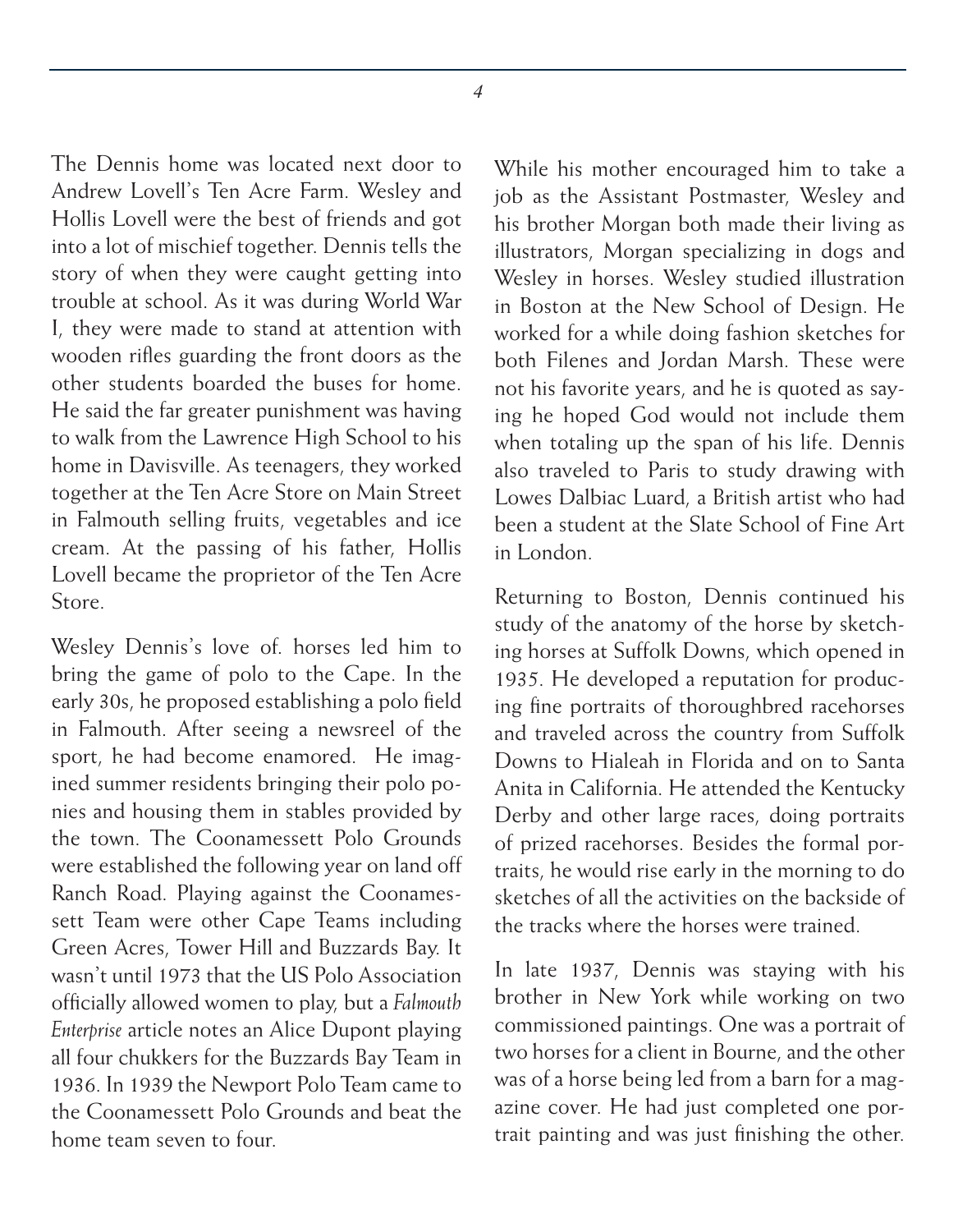

Wesley Dennis designed many equine greeting cards. This seasonal card is a collectable work of art. Courtesy Abby Beall.

He brought them along on a trip to Falmouth to visit his mother. Upon arriving in Davisville, he placed the two canvases on the roof of the car while he retrieved his things. His mother suggested they go to see Katharine Hepburn and Ginger Rogers in the movie *Stage Door,*  which was playing at the Elizabeth Theater on Main Street. It was not until they arrived back home that Dennis remembered the two paintings and was not surprised to find they were gone. He retraced his route but found neither painting nor mangled canvas on the road.

The following week his brother-in-law, William Howard, happened to mention the two missing paintings to Paul Dillingham, the Superintendent of Schools. Dillingham knew where

when sleamers the extra: the plants of the plants pilot from t. He must be able to Keep the ship in the deep water and away from sand havs and shoals, when it is foggy this is not easy to do. yours, Denny.

Wesley Dennis created a series of postcards with illustrations and text for his many fans. Children paid a small subscription to receive a card each week from the popular illustrator. This card from 1947 describes a steamer as it enters the Cape Cod Canal. Courtesy Abby Beall.

one of the paintings was. Howard Barrows, principal of the Teaticket School, had found a painting of two horses lying in the road by the Green Pond Bridge. He was happy to return it to Dennis. As there was no damage to the painting, Dennis was able to deliver it to his client, who paid the sum of \$200, the equivalent of \$3,800 in today's dollars. As for the second painting, Dennis felt it must have gone into the water. He had a very relaxed attitude saying, "It was too much to expect to get them both back" while thinking he should have taken better care of his work.

*5*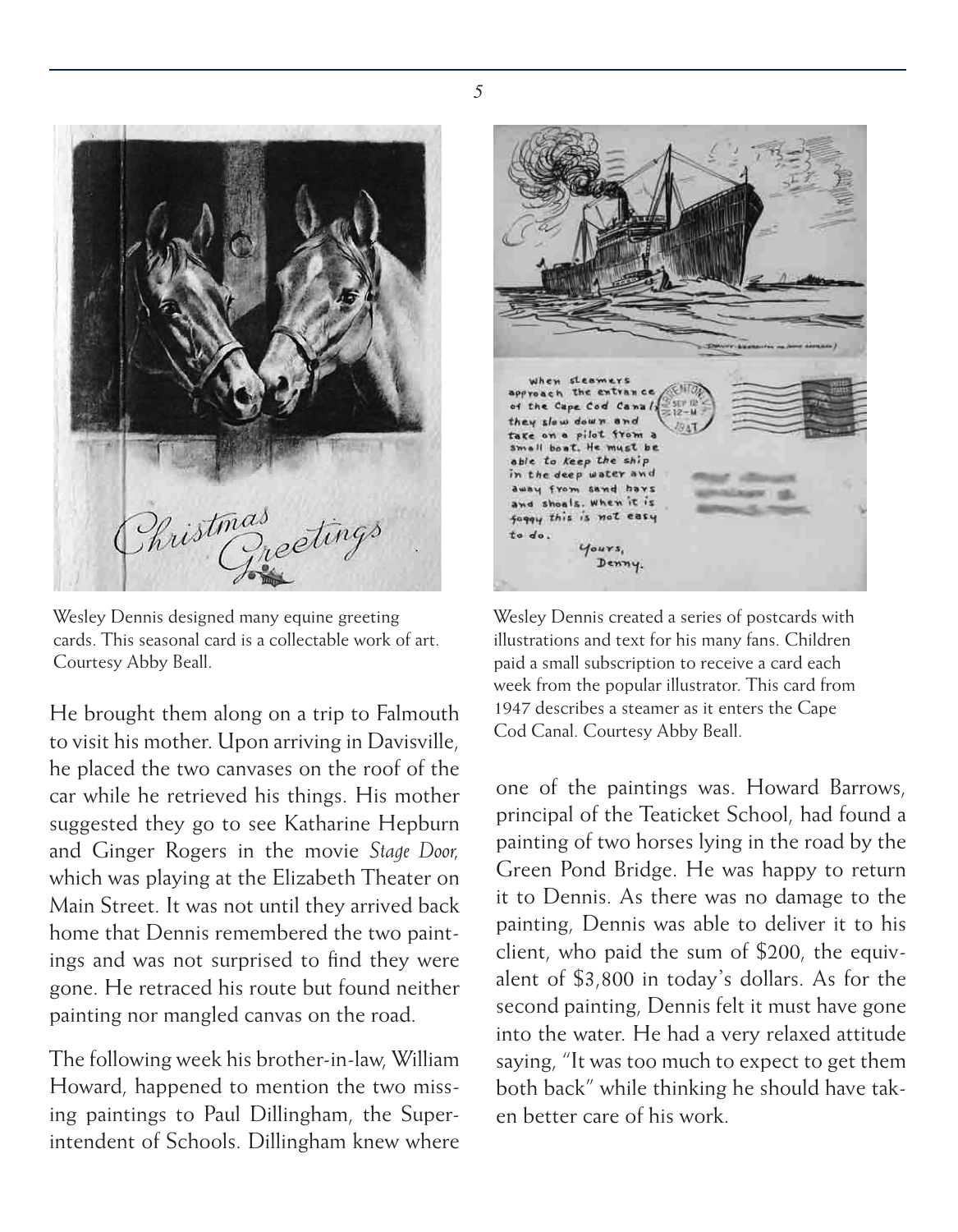Dennis was most interested in illustration but was not finding his break into that field. While on his honeymoon in New Mexico, he met a junior editor for Viking Press. With her encouragement, he decided to write and illustrate his own book. *Flip* was published by Viking and provided Dennis with just the entry he was looking for. Children's book author Marguerite Henry was looking for an illustrator for her book, *Justin Morgan Had a Horse*, the

story of the Morgan Horse breed that began in Vermont. She did not care for the illustrations provided by the publisher and went to her local library to look at children's books. It was there she came across a copy of *Flip*. Selecting Dennis as her illustrator, Marguerite Henry said, "This artist saw beyond hide and hair and bone. You could see that he understood and loved animals, that he was trying to capture their spirit, personality and expression." In his first interview with Mrs. Henry, he told her he would happily illustrate her book at no charge. It was agreed he would be paid a flat fee, but as the sales of the book skyrocketed, he realized his mistake. From then on, they shared all royalties fifty-fifty. The partnership with Henry lasted twenty years, leading to the publication of over twenty books and to Wesley Dennis's success. In 1948 John Steinbeck asked Wesley Dennis to illustrate his book *The Red Pony.*



Marceau was a Grand Champion stallion in 1939 and 1940. This beautiful illustration by Wesley Dennis appeared in *Esquire Magazine* in 1946. Courtesy Abby Beall.

Wesley Dennis's interest in horses eventually led him away from Falmouth. He purchased a farm in the horse country of Warrenton, Virginia, where he

enjoyed foxhunting. However, he did not forget Cape Cod and returned each summer. It was on one of those return visits to Falmouth, in the summer of 1966, that Wesley Dennis at age 63 had a fatal heart attack.

Wesley Dennis will live on in the imagination of children and adults who enjoy his illustrations in the books of Marguerite Henry and particularly *Misty of Chincoteague*. This story is based on the life of an actual pony that was purchased by Maureen and Paul Beebe who lived on Beebe Ranch on the island of Chincoteague off the coast of Virginia. They were not related to the philanthropic Beebe family of Falmouth.

**About the Author:** Linda Collins is the Director of the Falmouth Public Library. Previously, she was the Access Services Librarian at Harvard University and the Head Access Librarian at Wheaton College. Sources for this essay are the *Falmouth Enterprise*, *The Book of Falmouth,* and the wesleydennis.com. website.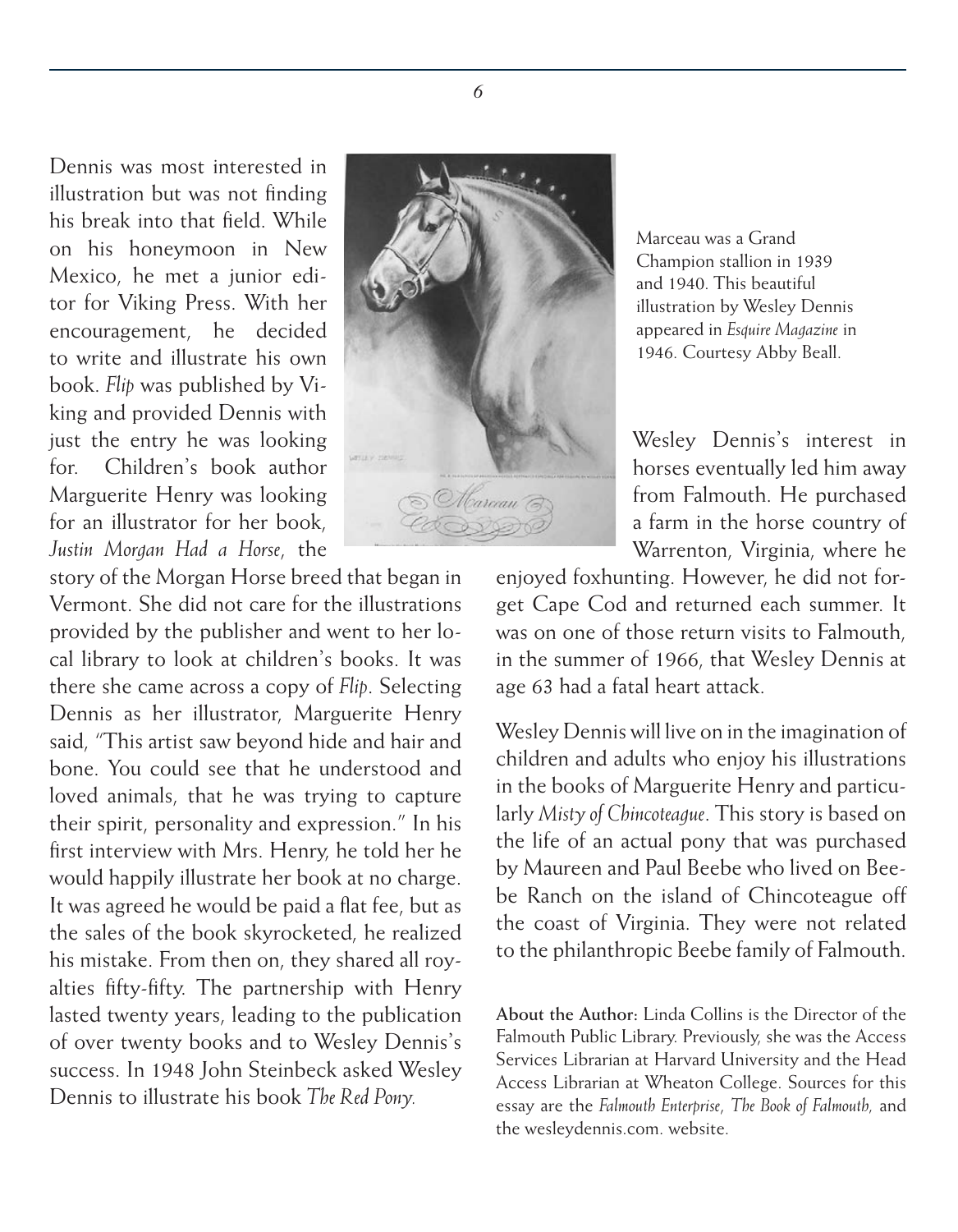## **George L. Moses: Journalist, Educator, Community Leader**

*By Deborah Griffin Scanlon*

George L. Moses made considerable contributions to the town of Falmouth. Active in town government, he served as town meeting moderator for 20 years. He taught journalism for two decades, influencing and inspiring his students as a writer and teacher. His newspaper columns and books were widely read and enjoyed. And earlier in his career, he was a New York City advertising executive in charge of one of the country's largest accounts. He lived until a month shy of his 101st birthday on March 4, 2015.

On his 100th birthday, I interviewed Mr. Moses for a story in the *Falmouth Enterprise* at his residence at Atria Woodbriar. He

was born in Everett, Massachusetts, and graduated from Medford High School in 1932 and from Boston University in 1936, majoring in journalism. He was editor of the *BU News*.

Mr. Moses came to Falmouth because George A. Hough, editor and publisher of the *Falmouth Enterprise*, had written to BU asking for suggestions for a Falmouth reporter. He told me that,



George L. Moses was a wise and witty journalist and influential presence in the Falmouth community. Courtesy *Falmouth Enterprise* Archives

"George Hough had majored in journalism at Columbia University and was a believer in journalism schools."

BU recommended Mr. Moses, and he made his first-ever trip to Cape Cod. "Everyone who lived north of Boston went to northern New England on vacation, not Cape Cod," he explained, because "the city was murder to cross" to go south. Mr. Moses spent every childhood summer at his grandparents' home in Nova Scotia.

He accepted the *Falmouth Enterprise* job and stayed three years. During his time as a reporter, Mr. Moses covered the Hurricane of 1938, "the greatest news story in the history of the *Falmouth Enter-*

*prise*," he wrote in an article in the Falmouth Enterprise six years later where he shared the details of that dramatic day. The morning of September 21, he had talked to Woods Hole Oceanographic Institution Director Columbus Iselin, who told him there was a hurricane coming. Mr. Moses wasn't so sure: "The sun was shining over Woods Hole harbor, the sky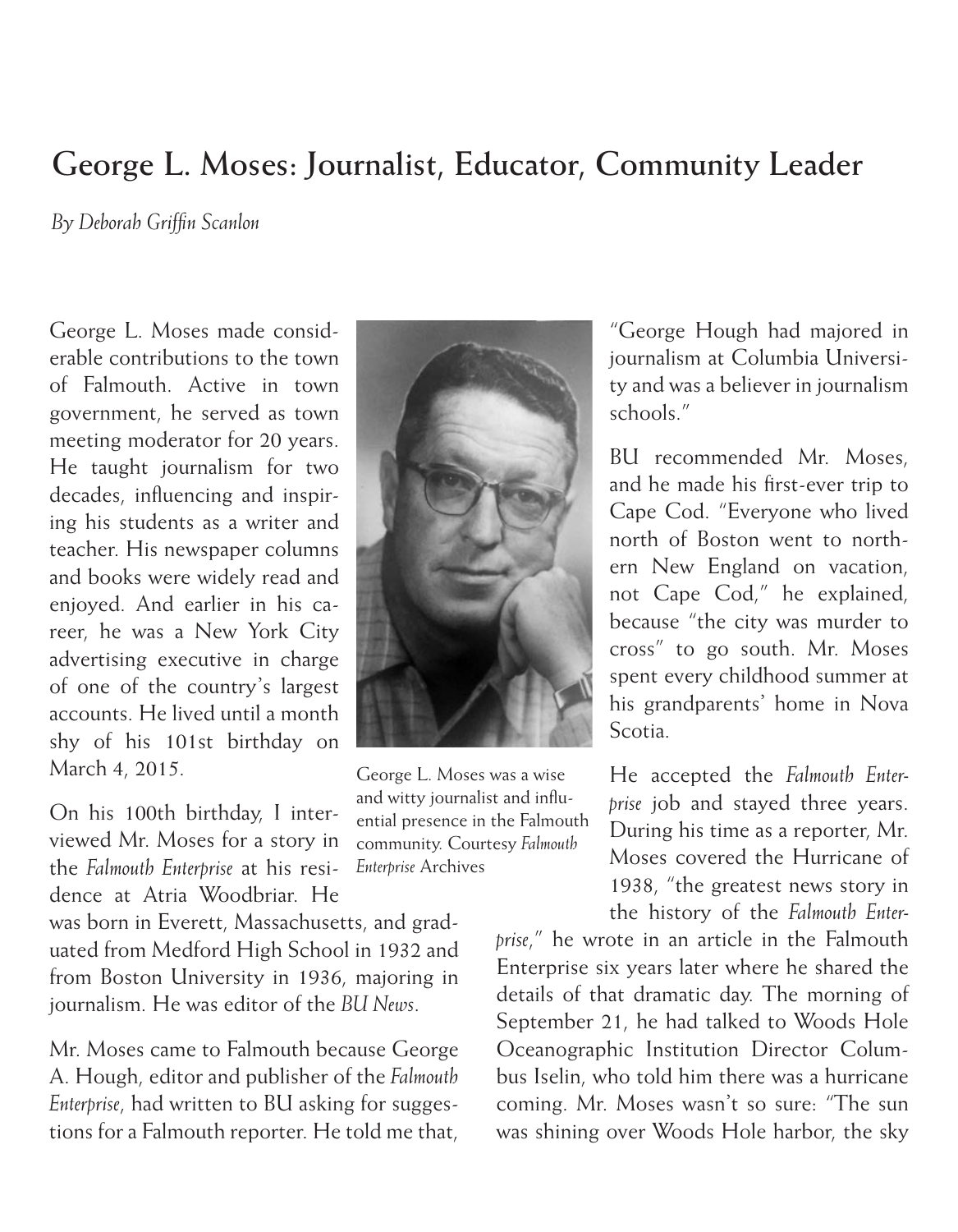was clear blue, the air a bit crisp but still balmy. It was a glorious day."

But by that afternoon, "the sky grew very black. The wind howled like crazy." He drove down Main Street, where the steeple had blown off the Methodist Church. Heading along Surf Drive, where "breakers ten to 12 feet high were rolling across the drive," he saw a woman, Alice Maurer of the Fells, sitting in her car. He asked if he could give her a ride. She said no and thanked him, but she said the car was out of gas and her nephew had gone to get some. "I had almost reached the Moors road when my car too seemed to be out of gas. Fortunately, there was a crowd at the end of the road and they all helped push my car off Surf Drive to higher ground. Then I found out it was not out of gas. Water had got to the wiring and battery." He was able to get it fixed. Later he learned that Alice Maurer had been swept by the "raging, rising water" to her death and that her car was probably not out of gas but "stalled by the whipping water."

Mr. Moses spent the rest of the day "sitting in [Police] Chief Baker's office…copying the terse and dramatic entries in the log. Rescue parties kept piling in and out—cold, wet and tired, but they kept going. I took notes as fast as I could write and stuffed them into pockets already crammed with damp, gummy pieces of paper." The next day, he sat at his typewriter from 9 a.m. to 10 p.m. and the paper "finally went to bed." He believed that the *Falmouth Enterprise* was the "first paper distributed in the Cape after the storm with a really complete hurricane story."

In June 1939 Mr. Moses married Margaret Vanneman, daughter of Dr. and Mrs. J. S. Vanneman of Falmouth's Davisville neighborhood and Princeton, New Jersey. The Vannemans were a family long associated with **Falmouth** 

By October 1939 Mr. Moses had left the *Falmouth Enterprise* and joined Batten, Barton, Durstine and Osborn in New York City where he ultimately became a vice president. One of his accounts was Lucky Strike, at the time one of the largest advertising accounts in the country. He worked on accounts such as DuPont chemicals, and then became head of a group specializing in large consumer package accounts including Royal Crown Cola, Raleigh and Kool cigarettes, Ethyl Cleaner, and Continental Can Company. In 1948, when his agency obtained the Lucky Strike account, Mr. Moses was placed in charge of creative work for the account. He became the copy chief for Holiday Magazine, Carr-Consolidated Biscuit company and the Union News company.

Mr. Moses kept in touch with the *Falmouth Enterprise*, though, and maintained his Falmouth contacts through long summer vacations. He told me that he loved the ad business and enjoyed meeting people in entertainment like Dorothy Collins of "Lucky Strike Hit Parade." But, he said, "I was not getting any writing in, and I missed it, so I wrote George Hough a letter - by the way, we wrote letters in those days - and asked if I could write a column for the *Falmouth Enterprise*." Once a week for several years, his "Sound Breezes" column appeared in the *Falmouth Enterprise* while he was at BBDO.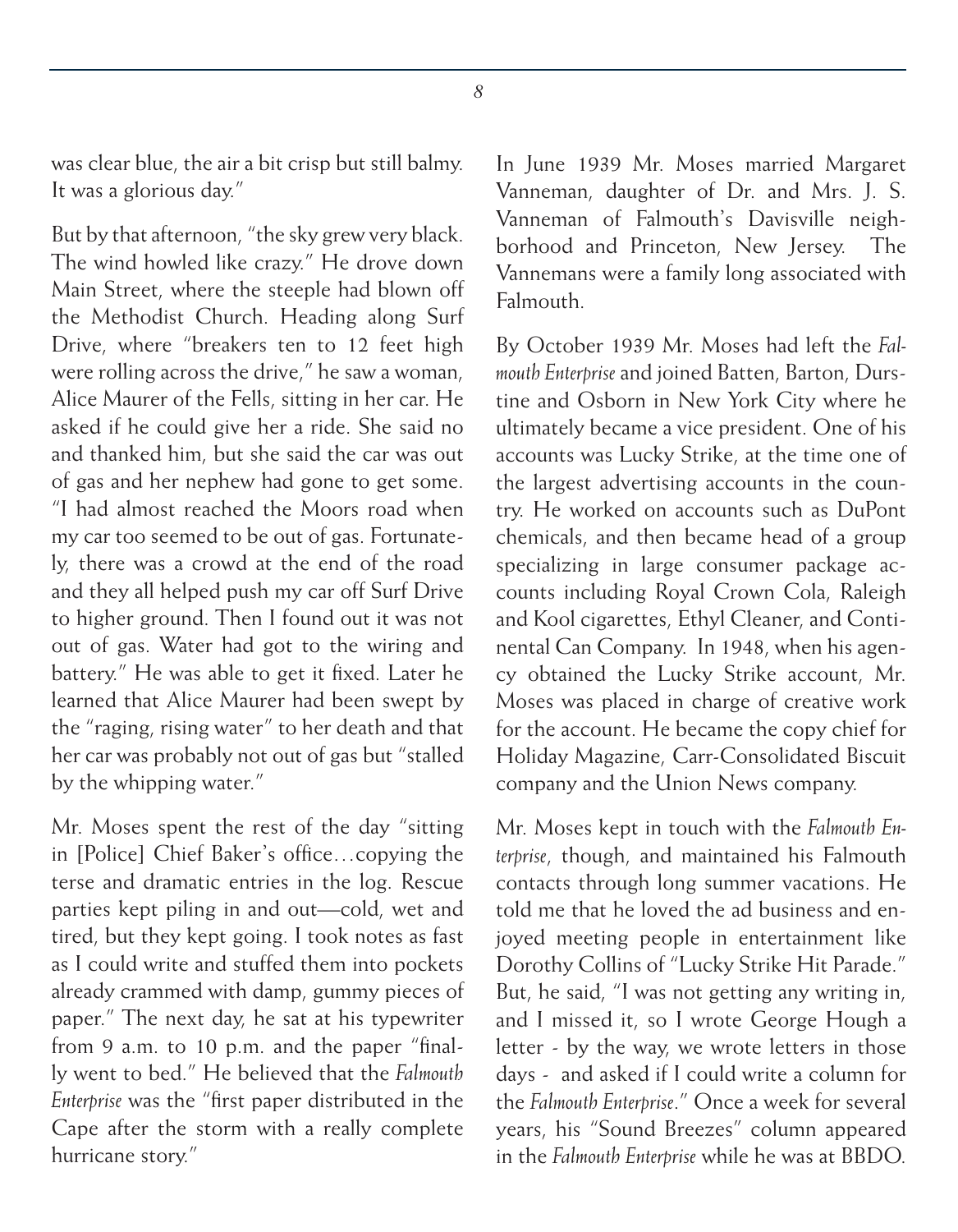### **Journalism Students Recall Mr. Moses**

"I took George Moses's journalism class at Lawrence High School when we wrote and published a full page in the *Enterprise* called the *Student Intelligencer*. Highlight of the year was our trip by train to the Columbia University Journalism conference, and George taking us around New York City, where he had a prior career at the BBDO advertising agency. He was quite proud to have come up with the ad slogan, 'be happy, go lucky,' for Lucky Strike cigarettes, and was dismayed when it was replaced by 'LSMFT (Lucky Strike means fine tobacco)' which he thought was much inferior. George was town moderator for quite a few years,



his tenure distinguished by occasional snappy and always humorous one liners that put loquacious or under informed members in their place. When he retired as town moderator he was succeeded by George Lebherz, who ran for the post with the campaign slogan, 'Lebherz L-E-B-H-E-R-Z.' Apparently a string of letters worked for him like it did for Lucky Strike: he won." *—Eric Turkington, former State Representative*

"I learned a good deal from his lesson about the layout of a story, and that there were only so many spaces to write the headline, which should be 'catchy.' It made me concentrate harder to pick the right/best words for the headline to fit in the space. When I had my French students do formal writing, we worked on picking better words even though it took longer. Like 'bon' and 'tres' can be substituted with better words if you concentrate." *—Terri Medeiros, retired French teacher at Falmouth High School*

George Moses supervised the production of the *Student Intelligencer* at Lawrence High School, as seen in the 1963 *Lawrencian* yearbook. Courtesy Eric Turkington.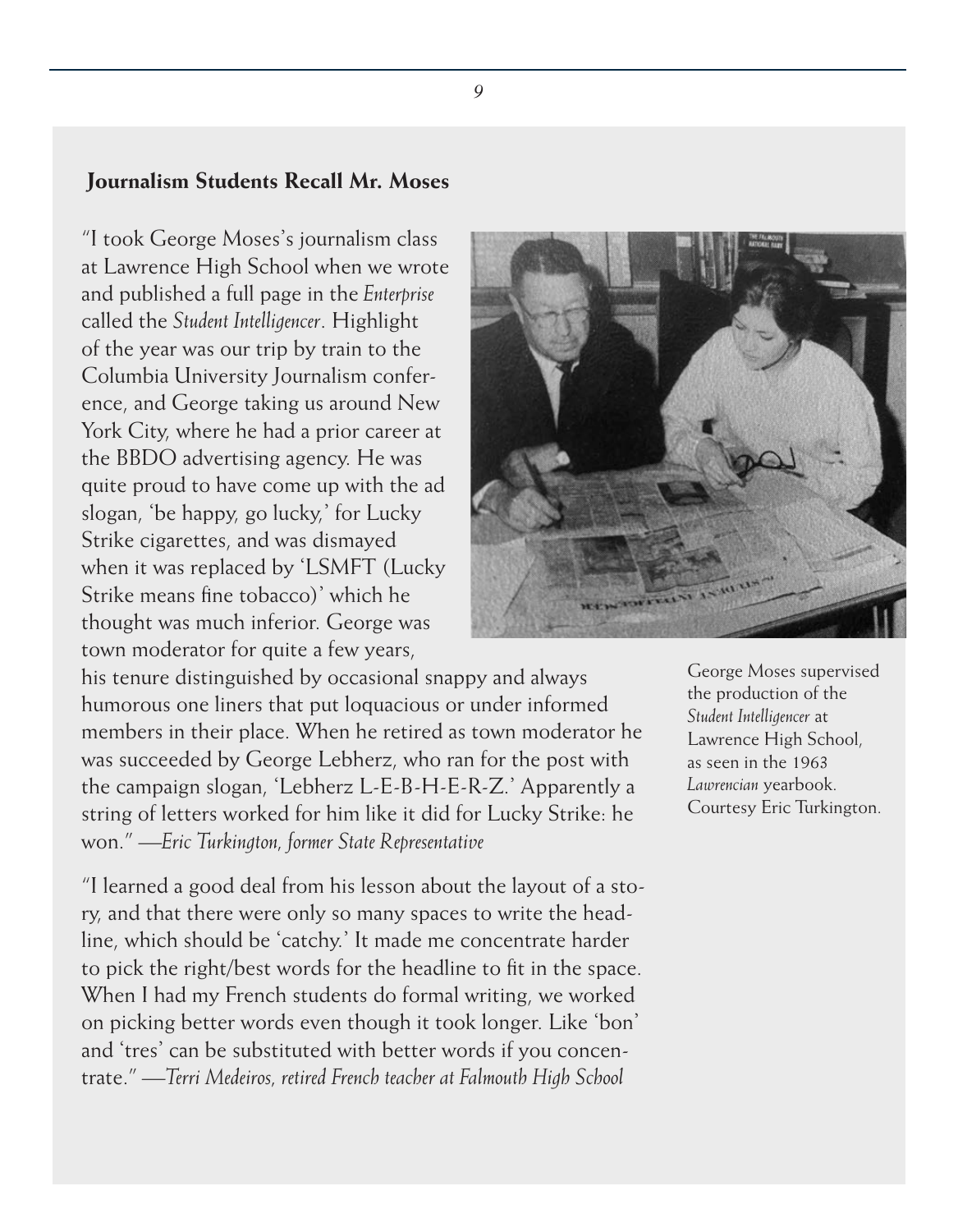He remembers his first column was about the Falmouth highway department and its engineer, Herbert W. Whipple.

Poor health forced Mr. Moses to leave the stressful ad business, and he and his family returned to Falmouth in 1953. George and Peggy and their children, Brad and Sally, settled into a new house that they built in Davisville. In the mid 50s he began writing "Slightly Salty," a column that appeared three times a week in the *Cape Cod Standard Times* and Sundays in the *New Bedford Standard Time*s. He also taught advertising at his alma mater, Boston University, for a couple of years.

Mr. Moses published a collection of his "Slightly Salty" columns in 1960. The book was reviewed in the *Falmouth Enterprise* Book Corner column. "The pieces tell where the Cape is and what the Cape Codder is like. … Natives who have laughed before with these columns will find the humor still fresh." Acknowledging that "Mr. Moses writes to entertain," the columnist said that "His tips on how to participate in and enjoy the Cape's variety of pastimes should not be overlooked because he sometimes writes with tongue-in-cheek."

Mr. Moses also quickly became part of the Falmouth community, serving in town government and in the public schools. After serving a three-year term on the Falmouth Finance Committee, he became town moderator in 1959, running Falmouth's representative town meeting for 20 years. As town moderator, he advocated for the purchase of Washburn's Island by the town. It was the first time he

had left the platform to address the meeting "as a partisan in the debate." "The issue is so very important to the future well-being of the town, perhaps not so much our generation but for our children, our children's children and their children."

Mr. Moses said this about serving as town moderator until 1979: "It was a challenge sometimes because the town was booming then, especially in the late 1960s" he told me. Upon his retirement, the *Falmouth Enterprise*  wrote, "Mr. Moses has added the often saving grace of humor, knowing just when the light touch will ease the pressures of debate."

In 1960 Mr. Moses started teaching journalism at Lawrence High School and supervising preparation of the student newspaper, the *Student Intelligencer.* The paper sponsored a contest that provided the LHS athletic team with a new nickname: the "Clippers." He taught for 15 years. "I enjoyed it, and when I quit, I missed the kids. They kept me young."

Each year, the *Student Intelligencer* was entered in the Columbia Scholastic Press Association competition for student newspapers, and it always won a top award. Mr. Moses would organize the trip to the awards ceremony in New York City for the student editors. When I interviewed him in 2014, I finally asked him how he felt about taking eight or ten students a year to the CSPA awards. It was a highlight of my high school years, but I was not sure he remembered it as a highlight of his teaching years. He said simply, "You were all good kids."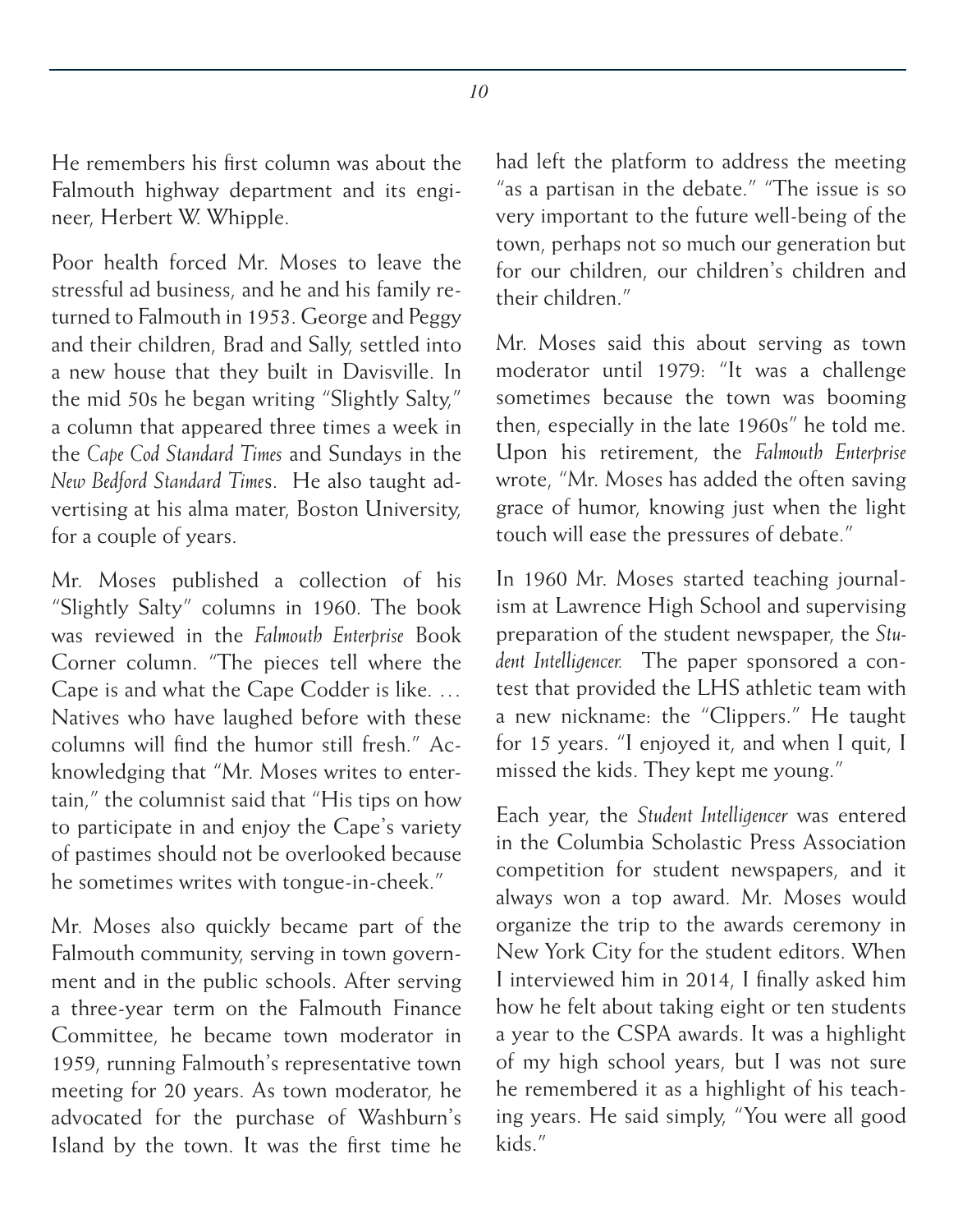

Members of the Lawrence High School journalism class of 1968 attended the Columbia Scholastic Press Association Convention in New York City with their advisor George Moses. The author of this article is the first student on the left in the second row. Terri (Waugaman) Medeiros, who also contributed to this piece, is at top left. Photo from 1968 *Lawrencian* yearbook.

In 1973, he received the Columbia Scholastic Press Association Gold Key award on the dais of the Imperial Ballroom of the Hotel Americana in New York City.

When Mr. Moses retired in 1974, his students wrote this editorial appreciation: "Mr. Moses has an unusual type of determination, sincerity and concern about what happens to an institution as well as to the individual. Losing people like him is unfortunate for education because teachers of Mr. Moses's caliber are few and far between.... In 14 years the Intelligencer has never placed other than first in the stiff C.S.P.A. competition, and in four of those years, won the medalist award for extra-special distinction  $\frac{m}{2}$ 

Mr. Moses was elected director of the Massachusetts Moderators Association in 1972, and became a member of Woods Hole Oceanographic Institution's Corporation that year. He also served as faculty manager of athletics at Lawrence High School and JV basketball coach until 1974.

In 1976, he wrote the book, *Ring Around the Punch Bowl*, which he said, "took only a month to write but six months to get the facts." The book tells the story of the 1972 gift to the town of the 386-acre parcel of land, Beebe Woods, to the town by the Josiah K. Lilly II family, sparing it from development. Mr. Moses describes the land as a "locally well known but otherwise unsung tract of land, almost in the

*11*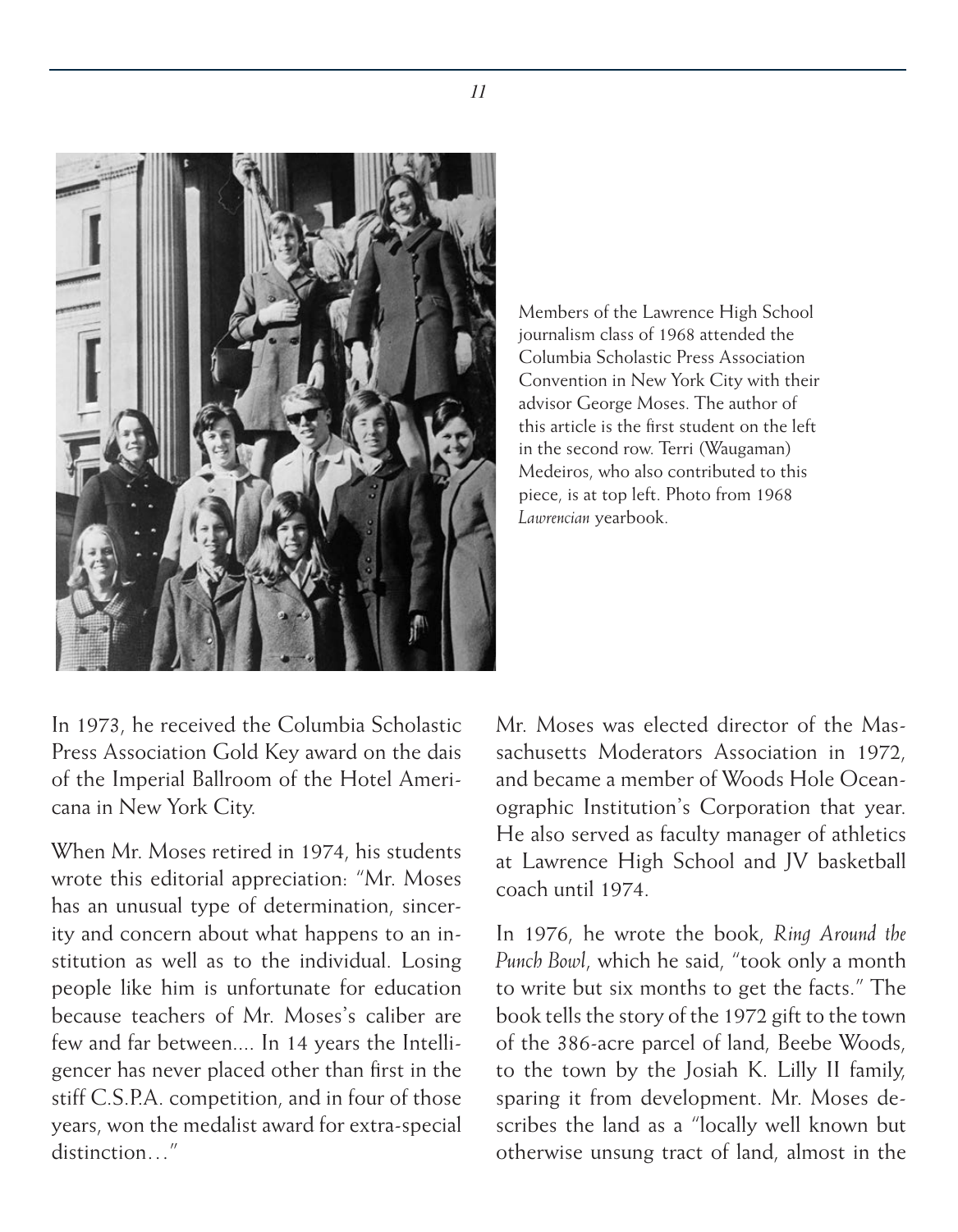In the mid 1950s, George Moses began writing his "Slightly Salty" columns that appeared three times a week in the *Cape Cod Standard Times* and Sundays in the *New Bedford Standard Times*. In 1960, he published a collection of these columns in *Slightly Salty: Columns of Old and New Cape Cod*. As the author's notes on the book cover states, "An adopted Cape Codder of long standing, he (Mr. Moses) loves what he calls 'the practically peerless peninsula' for its faults and foibles as well as its famed and fabled attributes, and doesn't hesitate to comment frankly on them all." Here are some excerpts from a column about the Davisville Cemetery, which abutted the Moses property and is, in fact, where he is buried.

#### **An Ancient Burying Ground**

"Hidden away behind my house, exactly 600 feet as the hearse rides, is a small, old cemetery, much like many other serene and windswept graveyards on Cape Cod. Although this is an ancient burying ground, few people know of its existence—particularly epitaph hunters.



The Moses gravestone is now a part of the Davisville Cemetery. Photo by Leonard Miele

"It's located in a pine grove well back from and out of sight of road traffic, its modest headstones overlooking a lovely salt pond. Many of the gray slate stones are green with moss and some of the bright white ones are covered with a strange orange-colored fungus, both of which make the inscriptions difficult to read. Growing all around them, accenting the grays and whites, are the greens and whites of wild roses, Queen Anne's lace, beach plum and bayberry bushes, cedars and quaking aspens."

He writes that the cemetery began as a family burial plot for the family of James Davis, who founded the "tiny saltwater farm community." Its oldest headstone is dated 1843. In his witty manner, he reports on the epitaphs used in the cemetery.

"I have a hunch that H.K. Swift of Sandwich, who seems to have engraved most of the headstones in our cemetery, operated considerably like the greeting card people today. He offered a choice of verses to fit every exigency and personality…"

He lists common Cape Cod names found on the gravestones, then adds, "There's another rather familiar name in our cemetery on the very first stone as you enter. You're right, it's Moses. (Moses Davis that is) Ah ha, you almost made a grave mistake that time."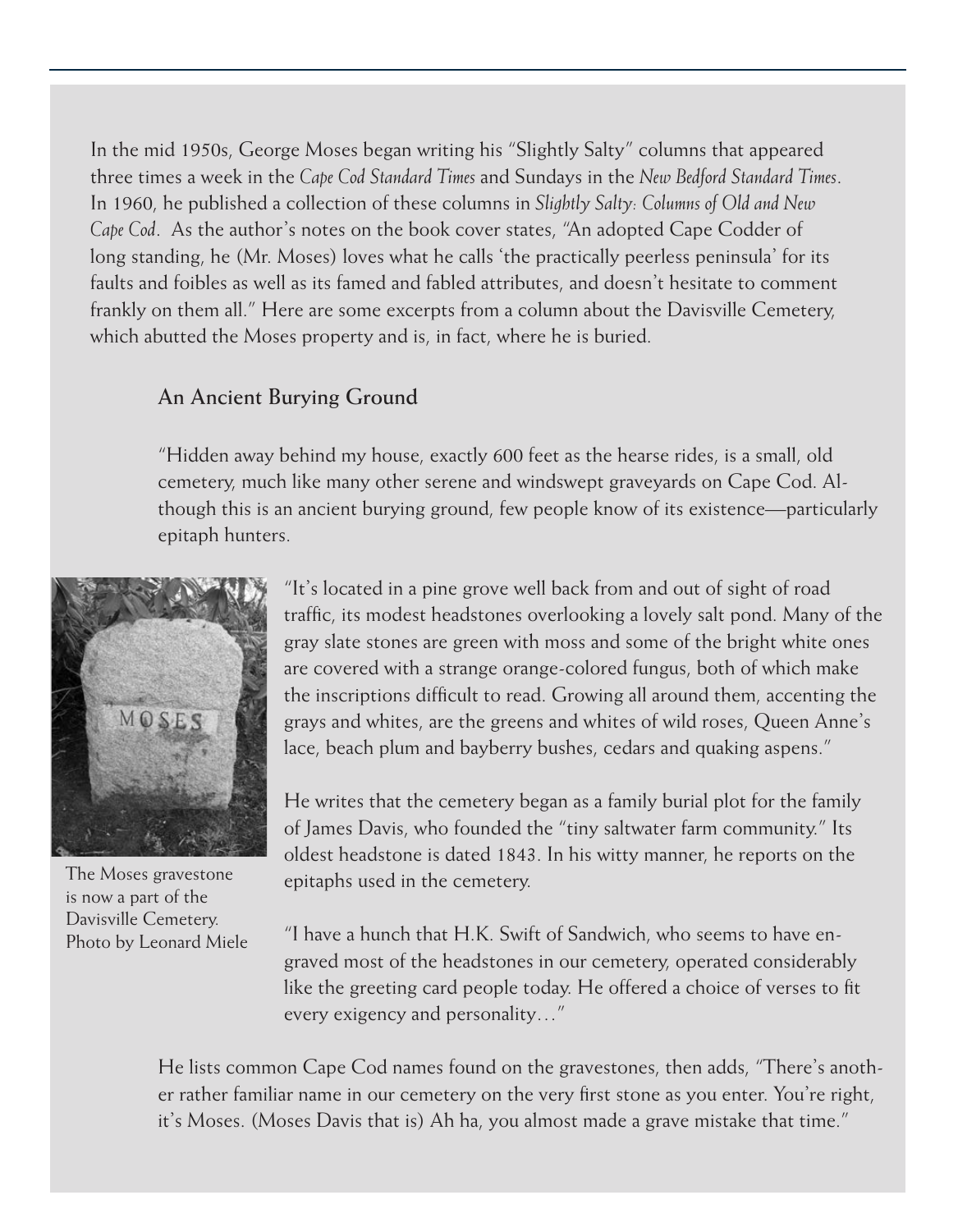

Brief biography of George L. Moses as it appears in his book *Slightly Salty: Columns of Old and New Cape Cod*.

center of the Cape's largest town, a close to 400-acre area of wild, wide-open space, unusual mainly because it has remained in its natural, unspoiled state since Falmouth was settled by 14 families from Barnstable in 1660."

And, that same year, after 19 years of writing "Slightly Salty," which he said he enjoyed but "three columns a week became a grind," he went back to writing a weekly column for the *Falmouth Enterprise,* this one about Cape Cod humor and called "Dry on the Rocks." He continued writing the column until 1984, when he was 80.

Mr. Moses was also a fishing party boat captain, with his son Brad as crew, when they had a 30-foot Egg Harbor boat. "He went from that boat to a 21-foot Bristol to an 18-foot Boston Whaler to a home swimming pool and no more boats," his son recalled. "A solid golfer, hunter, and fisherman, he even owned an AKC beagle kennel at our Davisville home, raising dogs for rabbit hunting and field trials."

By1984, Mr. Moses and his wife were spending fall and winter in the Florida Keys, returning to Falmouth in early spring each year.

When he left the ad business in 1953, Mr. Moses wrote, "Statistics show that the advertising man does not live as long as most men. His life expectancy is only 57 years, compared to 64 for the average businessman and almost 74 for the average man in the street." It appears Mr. Moses made the right career choices, and Falmouth and its residents were the beneficiaries.

**About the Author**: Deborah Griffin Scanlon is the Executive Director of the Woods Hole Historical Museum. She was a student in George Moses's journalism class at Lawrence High School, which inspired her to major in journalism at Syracuse University. Material for this essay comes from her interviews with Mr. Moses and the *Falmouth Enterprise* archives.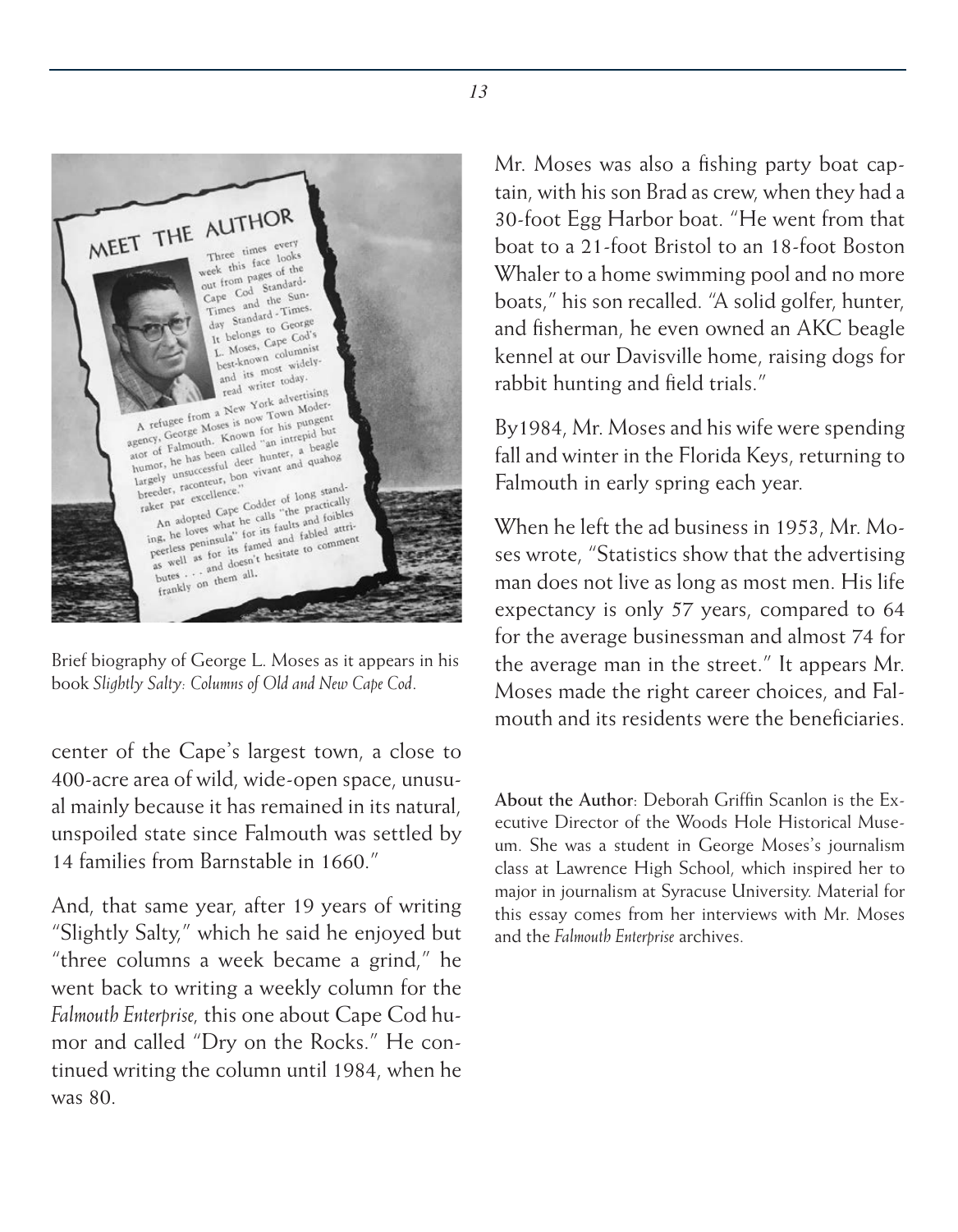## **From the Archives: Tarpaulin Cove**

*By Deborah Griffin Scanlon and Colleen Hurter*

This article first appeared in *The Dispatc*h, a publication of the Woods Hole Historical Museum.



Four women at Tarpaulin Cove Lighthouse, horse drawing buggy on left, c.1890

Woods Hole has many connections to Tarpaulin Cove, where British Navy vessels anchored before attacking Falmouth shores, and pirates plundered passing ships. In more recent years, MBL students collected invertebrates on this Naushon Island beach, while while many of us have enjoyed picnics there.

The lighthouse at Tarpaulin Cove on this privately owned island was built in 1759. Amelia Forbes Emerson writes in *Early History of Naushon Island* that "Vineyard Sound and its approaches have always been places that mariners treated with great respect and caution because of their shoals and strong tidal currents." In 1759 Zaccheus Lambert (or Lumbert) of Nantucket built a lighthouse at the west end of the cove, the first one in the area. He built it with his own funds and the people of Nantucket supplied the oil.

It was only the fourth lighthouse built off the New England coast, after Boston Light in 1716; Beaver Tail (Newport), 1740; Brant Point, 1746. Gay Head Light was not built until 1799 and Nobska in 1829.

In the 19th century, Vineyard Sound was considered the "world's second busiest shipping passage (after the English Channel) and one of the most dangerous," according to the Cuttyhunk Historical Society. "The complexity of the currents and the intensity of the commercial traffic led young George Eldridge Jr. to create charts in the 1870s showing the direction and speed of the tidal currents in Vineyard Sound. These charts he sold to captains entering the waters; from them grew The Eldridge Tide and Pilot Book, published annually to this day."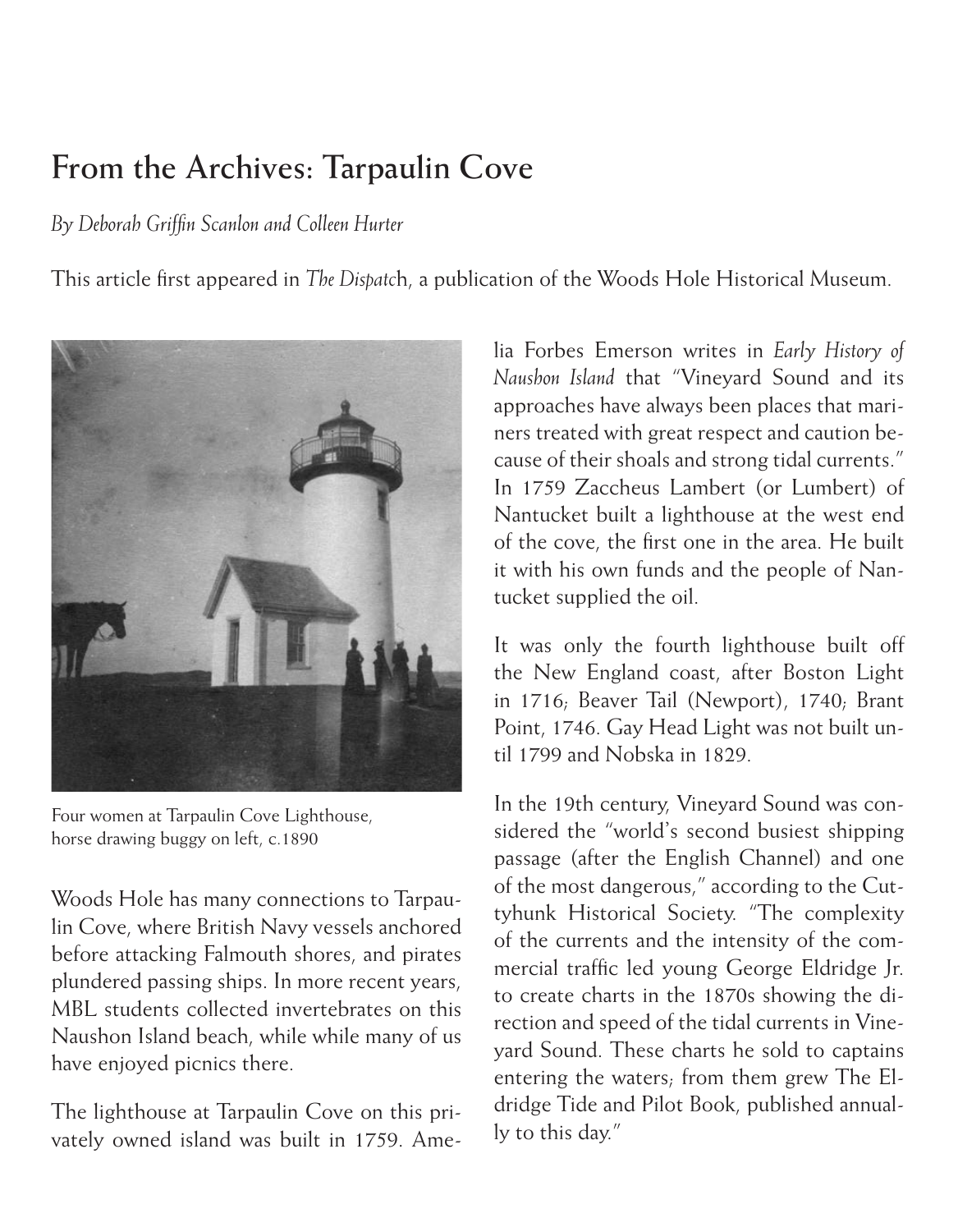With all the ships passing through the Sound, "with valuable cargo from the West Indies, it was inevitable that pirates and privateers would attempt to attack and seize them," Amelia Forbes Emerson wrote, among them William Kidd and Thomas Pound.

In 1689 Thomas Pound used Tarpaulin Cove as an anchorage, terrorizing small boats and towns up and down the sound. The governor of Boston sent Captain Pease aboard the sloop, Mary, to pursue Pound. Historian Edward Rowe Snow wrote that "It was one of the fiercest and bloodiest duels in the entire history of piracy." Captain Pease was killed in the battle; Pound survived and returned to England.

Ten years later, Tarpaulin Cove was the last port of call for Cap'n Kidd before his capture in Boston and subsequent hanging in England. He may have buried some treasures there but nothing has ever been found.

Woods Hole artist Franklin L. Gifford wrote about the British wartime landings at Tarpaulin in the catalog of his paintings, "Historic Woods Hole<sup>"</sup>

"On April 2, 1779, a fleet of 10 British menof-war sailed over from Tarpaulin Cove to raid and burn the town of Falmouth. They had anchored for the night in Tarpaulin Cove, and some of the officers had gone ashore to the tavern kept by a John Slocum. Their host overheard them discussing their plan to attack Falmouth, and though a Tory, Slocum could not see Falmouth burned without giving warning. So he sent his son down to the island, and across to Woods Hole to spread the news.

"At daybreak, when the British fleet appeared off Falmouth, they were surprised to find



The lighthouse and keeper's house, 1890s. Baldwin Coolidge Collection

trenches dug on the shore near the Old Stone Dock, (on the present Surf Drive,) and a force of two hundred men ready and waiting.

"Finding this determined body of defenders led by Colonel Dimmick, ready to put up a formidable argument, the British decided not to even try to land. From their ships they carried on a cannonade from about eleven in the morning until dark. However, owing to the weather, their fire was very ineffective, as it was the period of an April thaw and the cannon balls did not rebound. Several houses were hit but comparatively little damage was done. The following morning the British fleet sailed away."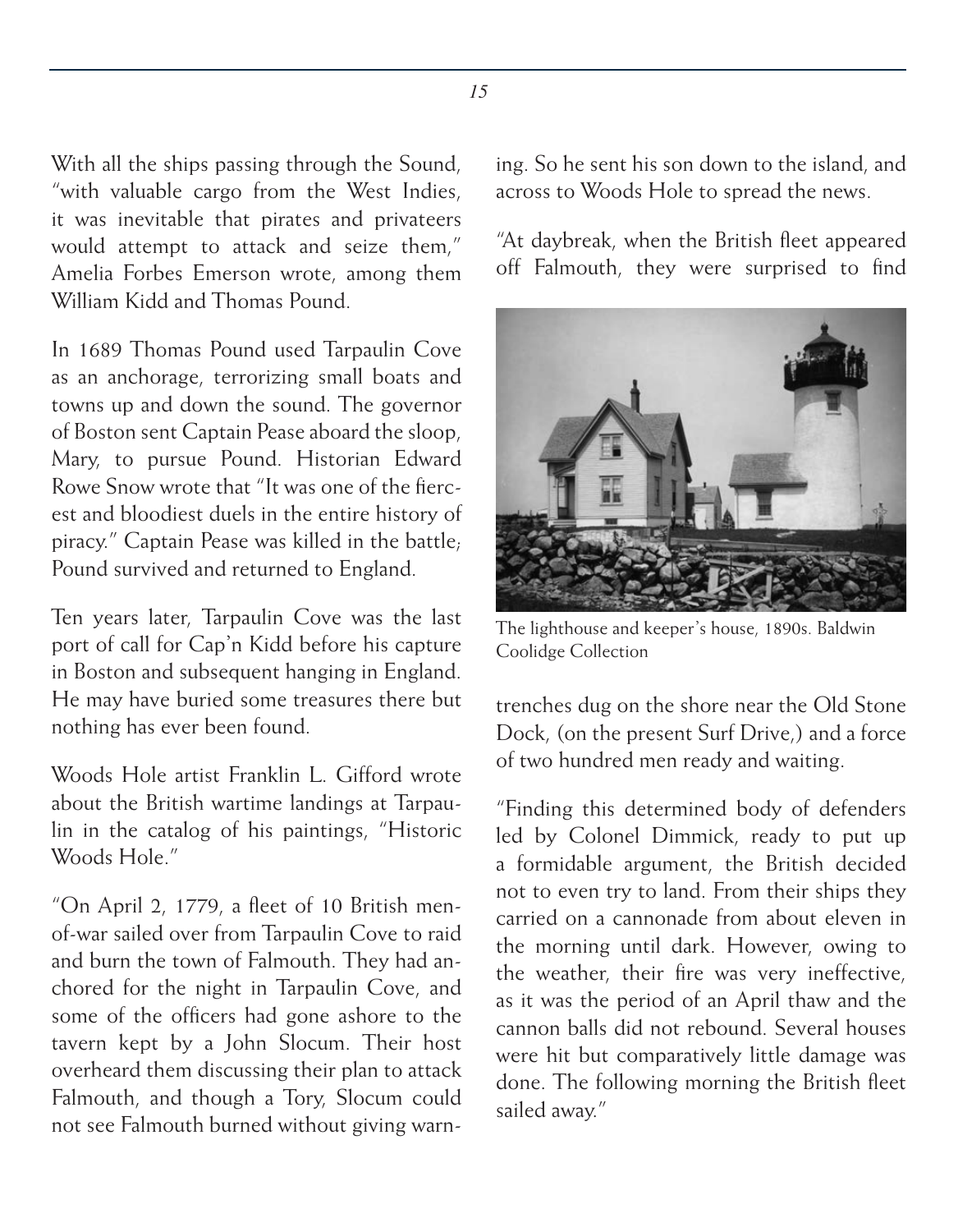

Ship's store and post office in the 1880s.

And during the War of 1812, the British naval vessel *Retaliation* was most active in harassing trade along the Massachusetts coast. It was anchored at Tarpaulin, so on October 21, 1814, Captain Weston Jenkins of Falmouth sailed out in the sloop *Two Friends*, with a well-armed volunteer crew of 31 men. When Jenkins's sloop came within hailing distance, Captain Porter of the *Retaliation* shouted out to the *Two Friends* to "Heave to."

"Feigning meek obedience, Jenkins 'hove to' in the sloop, ordering all but two of his men to conceal themselves and remain quiet. Captain Porter put out from the privateer in a small boat with five armed men, and rowed to the sloop. When they came alongside the sloop, Captain Jenkins stamped his foot and up jumped all of his men armed for immediate action. Jenkins ordered the captain of the privateer to surrender, by lowering his flag, which he promptly did.... The *Two Friends* then went alongside the *Retaliation* and took her and her crew, prisoners."

Among other legends who stopped by Tarpaulin were Naval Commander (and former pirate) John Paul Jones (1775), and President Franklin Delano Roosevelt, who spent a night at Tarpaulin in 1941 aboard the presidential yacht, "Potomac." The *Falmouth Enterprise* reported that "He then transferred to the cruiser Augusta and with naval escort, steamed to his meeting with Winston Churchill, which brought proclamation of the Atlantic Charter."

In the cove there was an inn, a tavern, ship's store and post office. The Tarpaulin Inn, later Cove House, was "much frequented by the crews of passing vessels and also by the local farm families of the Robinsons, Weekses and Nyes. It is reported that many were the frolics and gay times there," according to Amelia Forbes Emerson.

The post office closed in 1916. *The Enterprise* reported that "in the last year of its existence, it took about \$800 to pay the messenger to carry the mail to and from Woods Hole and the receipts were about \$13."

The present lighthouse was built in 1891. The last keeper left in 1941, when the lighthouse was automated by the Coast Guard. In 2001, Cuttyhunk Historical Society became caretaker of the Tarpaulin Cove Lighthouse site and structure. It is a registered National Historic Site. The beach at Tarpaulin is open to the public April 1 to October 31, dawn to dusk, courtesy of Naushon Island Trust. The lighthouse is not accessible to the public.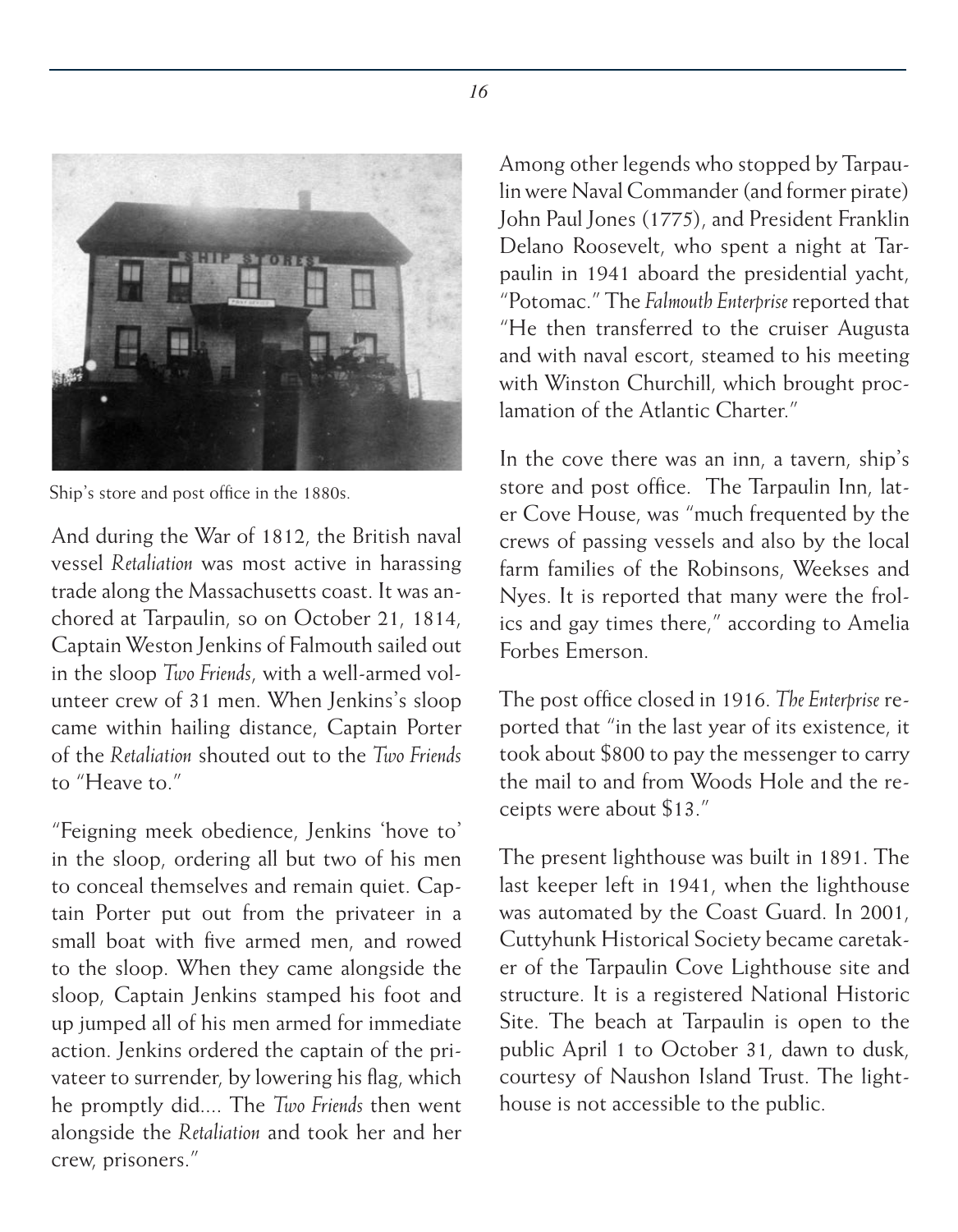





Photos, clockwise: This *Misty of Chincoteague* cover illustration by Wesley Dennis was published by Rand McNally and Company in 1947. Courtesy Linda Collins; The Davis family plot in the Davisville Cemetery. Photo by Leonard Miele; Painting by F. L. Gifford of the bloody battle in 1689 between pirate Thomas Pound's privateer and the colony's sloop Mary. Courtesy Woods Hole Historical Museum.